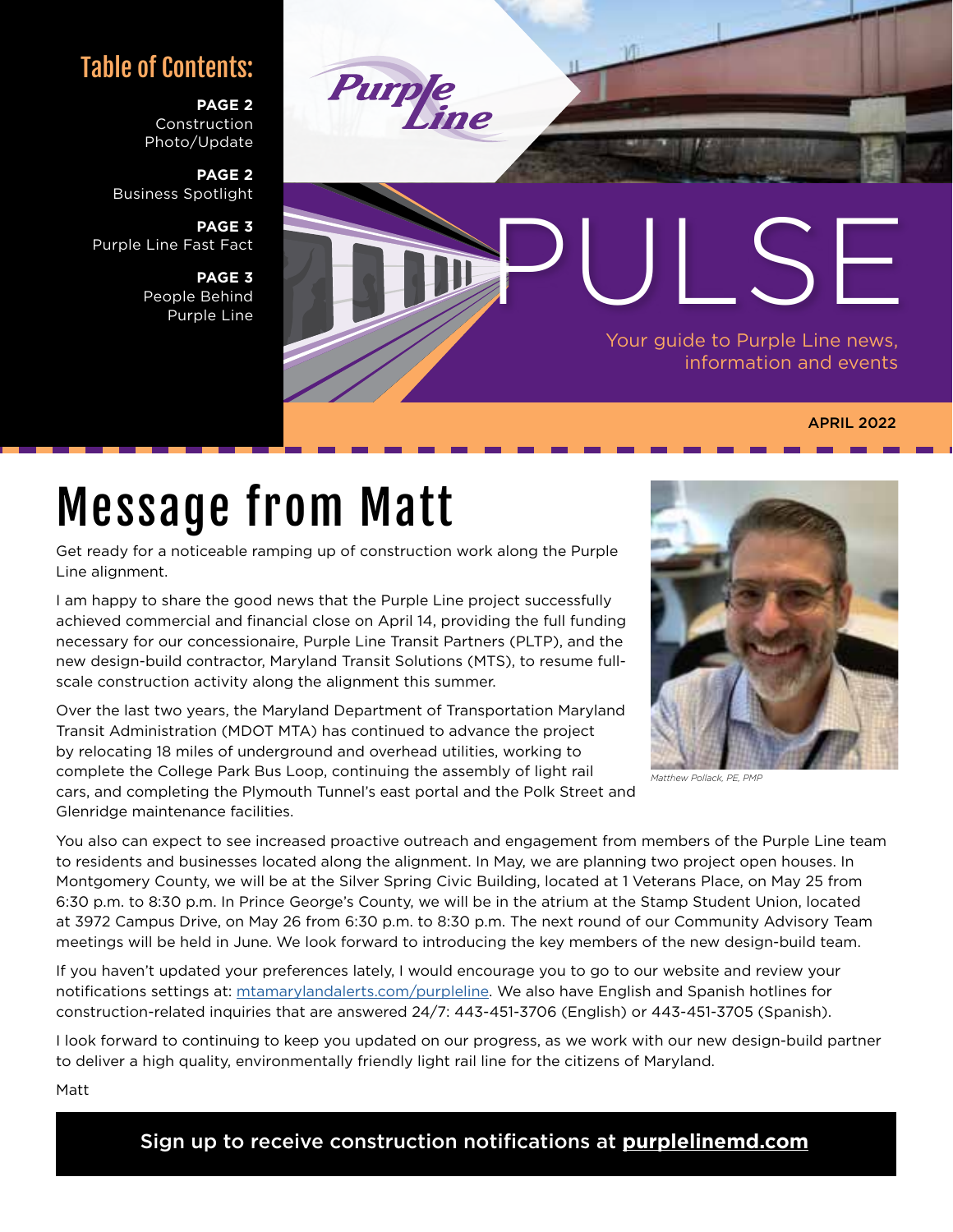# Construction Photo/Update:



*Photos clockwise from left: Crews from Terra Site Constructors work on the Sleaford Road overpass in Bethesda in December; Work progresses with the goal of opening the underpass this summer; Crews from Priority Construction work to build the College Park Metro Bus Loop; The bus loop is taking shape in this photo from last Friday.*

## Business Spotlight: Carolina Furniture

Carolina Furniture opened in Hyattsville in 2004. Owner A. Abdallah opened a second location in Riverdale four years later. His goal is to provide quality, contemporary and modern furniture at an affordable price for the community and beyond, he said.

The name for the business was inspired by the state of North Carolina, one of the hubs of American-made furniture and where most of Abdallah's furniture comes from.

The two family-owned and operated stores offer a wide variety of seating, bedding, storage, rugs and accessories.

The showrooms are 3,800 and 7,000-square-feet, respectively.

"Carolina Furniture looks forward to serving both existing customers and the new potential customer base that the Purple Line will provide access to," Abdallah said.

His stores are located at 1600 University Boulevard East, Hyattsville, MD 20783, and 6625 Riverdale Road, Riverdale, MD 20737.

To learn about other businesses along the corridor, please visit: [purplelinemd.com/business-engagement/business](https://www.purplelinemd.com/business-engagement/business-spotlights)[spotlights.](https://www.purplelinemd.com/business-engagement/business-spotlights)